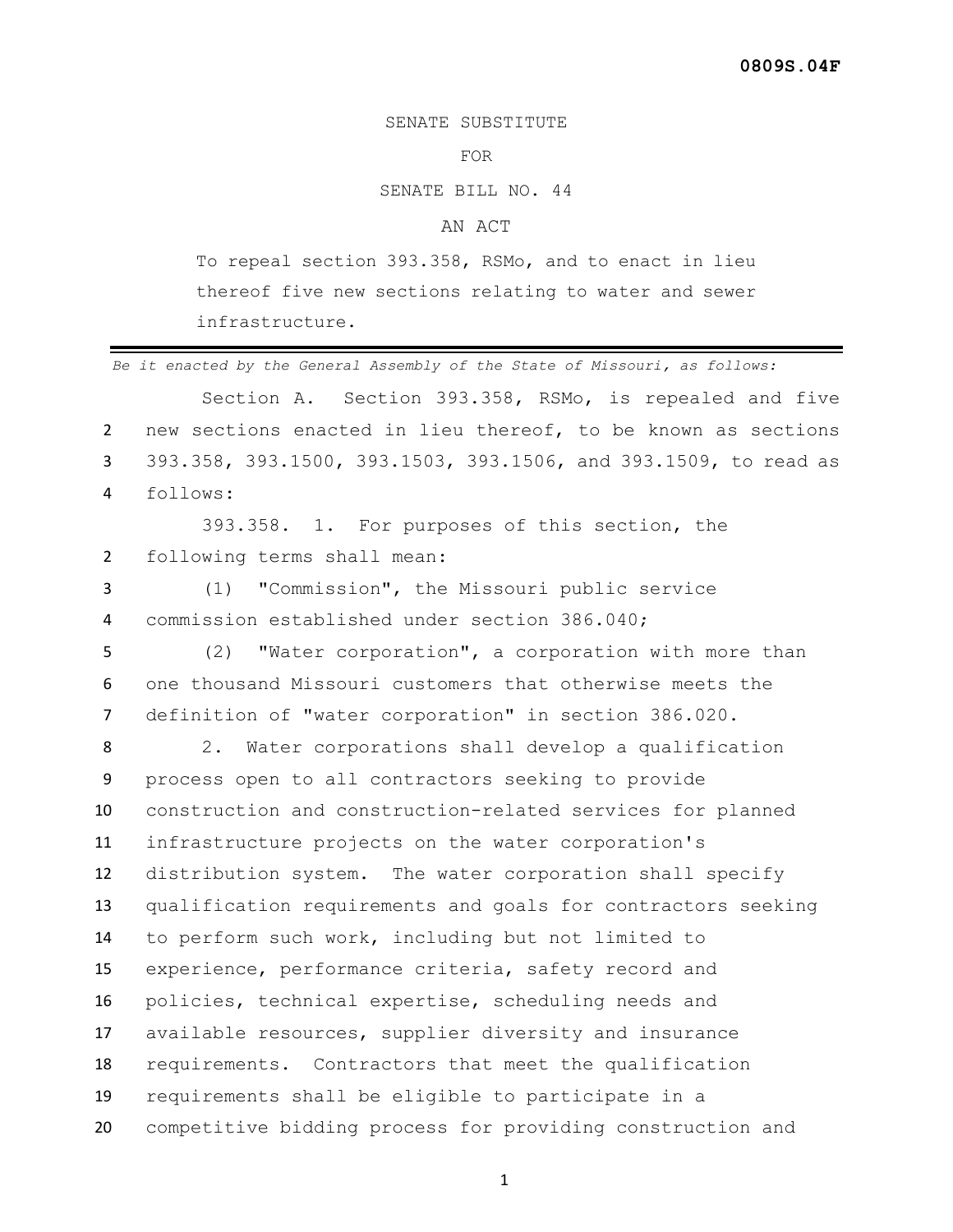construction-related services for planned infrastructure projects on the water corporation's distribution system, and the contractor making the lowest and best bid shall be awarded such contract. For contractors not qualifying through the competitive bid process, the water corporation, upon request from the contractor, shall provide information from the process in which the contractor can be informed as to how to be better positioned to qualify for such bid opportunities in the future. Nothing in this section shall be construed as requiring any water corporation to use third parties instead of its own employees to perform such work, to use the contractor qualification or competitive bidding process in the case of an emergency project, or to terminate any existing contract with a contractor prior to its expiration.

 3. Within thirty days after August 28, 2018, and with the filing of a general rate proceeding initiated by the water corporation, the water corporation shall file a statement with the commission confirming it has established a qualification process meeting the requirements of this section and that such process is used for no less than **[**ten**]** twenty percent of the corporation's external expenditures for planned infrastructure projects on the water corporation's distribution system. The commission shall have the authority to verify the statements to ensure compliance with this section.

 4. By December 31, 2020, the commission shall submit a report to the general assembly on the effects of this section, including water corporation compliance, the costs of performing planned infrastructure projects prior to the implementation of this section compared to after the implementation of this section, and any other information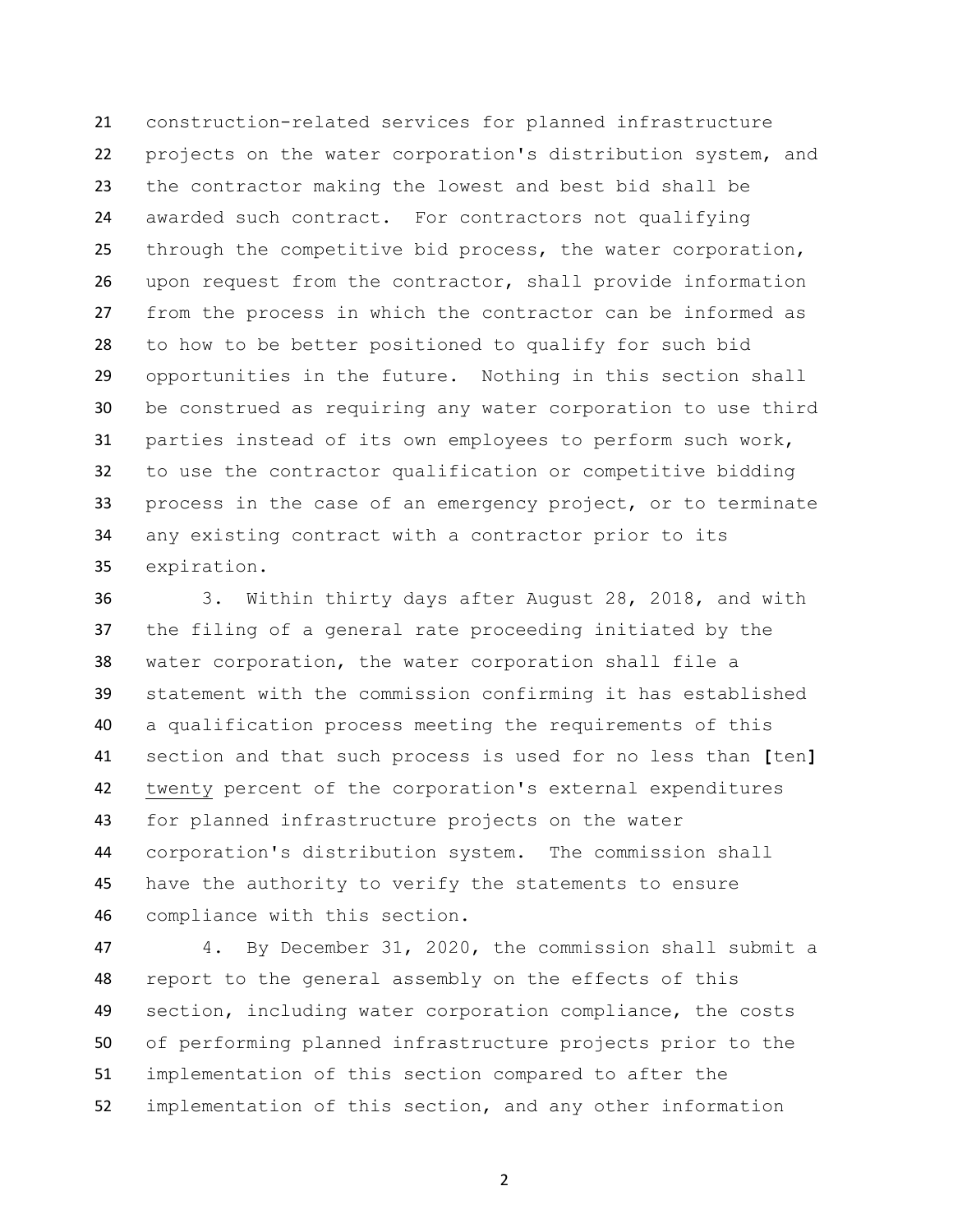| 53             | regarding the process established under this section that    |
|----------------|--------------------------------------------------------------|
| 54             | the commission deems necessary.                              |
|                | 393.1500. Sections 393.1500 to 393.1509 shall be known       |
| $\overline{2}$ | and may be cited as the "Missouri Water and Sewer            |
| 3              | Infrastructure Act".                                         |
|                | 393.1503. As used in sections 393.1500 to 393.1509,          |
| $\overline{2}$ | the following terms shall mean:                              |
| 3              | (1) "Appropriate pretax revenues", the revenues              |
| 4              | necessary to produce net operating income equal to:          |
| 5              | The water or sewer corporation's pretax weighted<br>(a)      |
| 6              | cost of capital multiplied by the net original cost of       |
| $\overline{7}$ | eligible infrastructure system projects, including           |
| $\bf 8$        | recognition of accumulated deferred income taxes and         |
| 9              | accumulated depreciation associated with eligible            |
| 10             | infrastructure system projects which are included in the     |
| 11             | petition to establish or change a WSIRA, plus accumulated    |
| 12             | deferred income taxes and accumulated depreciation           |
| 13             | associated with any eligible infrastructure system projects  |
| 14             | in a currently effective WSIRA implemented pursuant to       |
| 15             | sections 393.1506 and 393.1509;                              |
| 16             | (b) The state, federal, and local income or excise           |
| 17             | taxes applicable to such revenues;                           |
| 18             | The depreciation expense applicable to the<br>(C)            |
| 19             | eligible infrastructure system project less annual           |
| 20             | depreciation expense associated with any related facility    |
| 21             | retirements; and                                             |
| 22             | The property taxes applicable to the eligible<br>(d)         |
| 23             | infrastructure that will be due within twelve months of the  |
| 24             | filing of a request to implement a water and sewer           |
| 25             | infrastructure rate adjustment pursuant to sections 393.1506 |
| 26             | and 393.1509, less any property taxes associated with any    |
| 27             | related facility retirements;                                |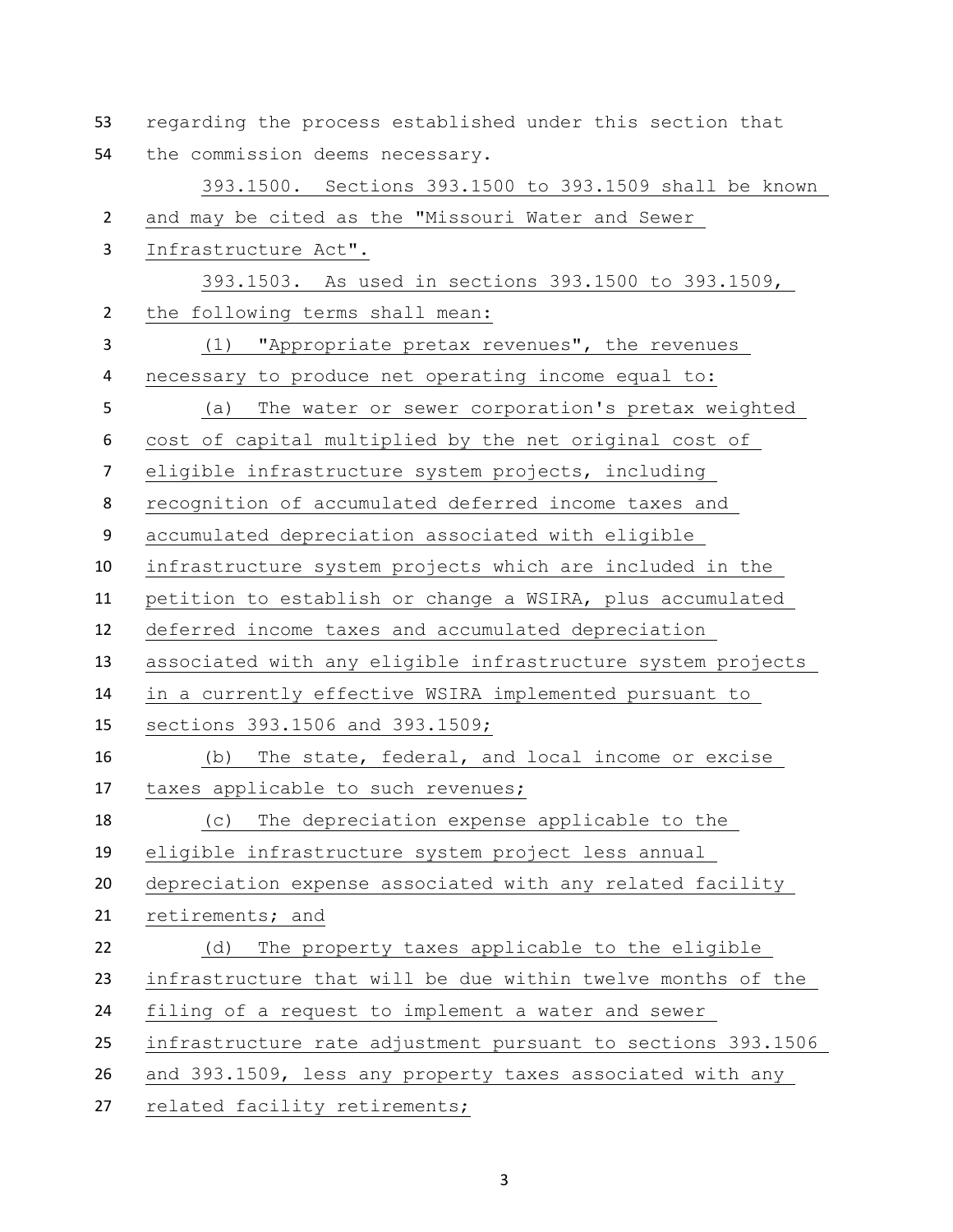| 28 | "Commission", the Missouri public service<br>(2)             |
|----|--------------------------------------------------------------|
| 29 | commission;                                                  |
| 30 | "Eligible infrastructure system projects", water<br>(3)      |
| 31 | or sewer utility plant projects that:                        |
| 32 | Replace or extend the useful life of existing<br>(a)         |
| 33 | infrastructure;                                              |
| 34 | Are in service and used and useful;<br>(b)                   |
| 35 | Do not include projects intended solely for<br>(C)           |
| 36 | customer growth; and                                         |
| 37 | The costs of which were not recovered in the water<br>(d)    |
| 38 | or sewer corporation's base rates in its most recent general |
| 39 | rate case;                                                   |
| 40 | "Sewer corporation", the same as defined in<br>(4)           |
| 41 | section 386.020;                                             |
| 42 | "Water and sewer infrastructure rate adjustment"<br>(5)      |
| 43 | or "WSIRA", a separate line item rate on a customer's water  |
| 44 | or sewer bill designed to recover the appropriate pretax     |
| 45 | revenues associated with eligible infrastructure system      |
| 46 | projects implemented pursuant to sections 393.1500 to        |
| 47 | 393.1509;                                                    |
| 48 | "Water corporation", the same as defined in<br>(6)           |
| 49 | section 386.020;                                             |
| 50 | "Water or sewer utility plant projects", shall<br>(7)        |
| 51 | consist of the following:                                    |
| 52 | Replacement of or cleaning and relining of<br>(a)            |
| 53 | existing water and sewer pipes, and associated valves,       |
| 54 | hydrants, meters, service lines, laterals, sewer taps,       |
| 55 | curbstops, and manholes;                                     |
| 56 | (b) Replacement of lead mains, lead goosenecks and           |
| 57 | lead service lines, and associated valves and meters;        |
| 58 | (c) Replacement of booster station and lift station          |
| 59 | pumps, with equipment of similar capacity and operation, as  |
| 60 | well as related pipes, valves, and meters; and               |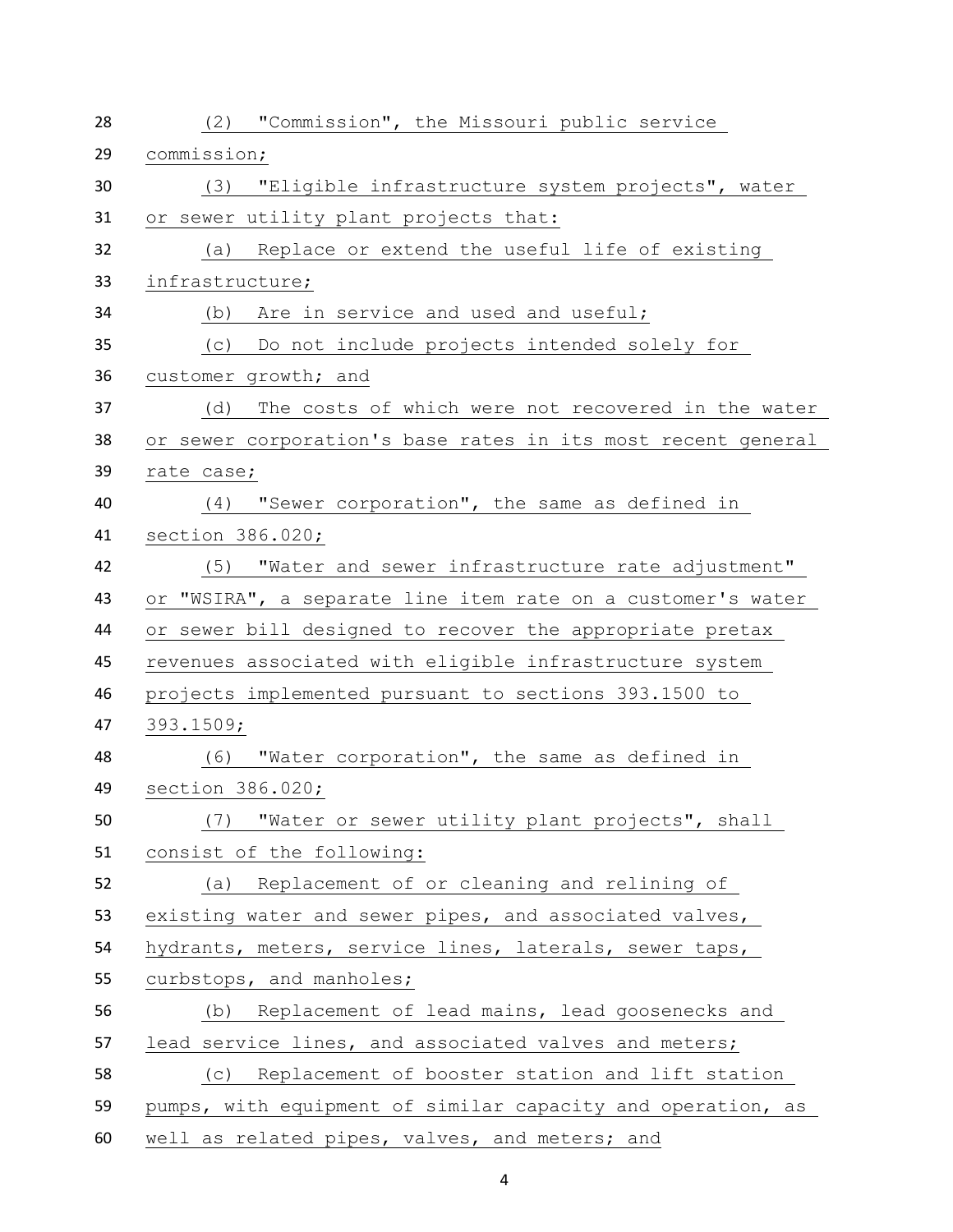(d) Facilities relocations required due to construction or improvement of a highway, road, street, public way, or other public work by or on behalf of the United States, this state, a political subdivision of this state, or another entity having the power of eminent domain; provided that the costs related to such projects have not been reimbursed to the water or sewer corporation; (e) Replacement of water and wastewater treatment mechanical equipment with equipment of similar capacity and operation, including well and intake pumps, transfer pumps, high service or discharge pumps, and metering pumps; (f) Replacement of Supervisory Control and Data Acquisition System (SCADA) components necessary for the operation and monitoring of remote installations including radio and cellular communication equipment, and programmable logic controllers; (8) "WSIRA revenues", revenues produced through implementation of a WSIRA pursuant to sections 393.1500 to 393.1509, exclusive of revenues from all other rates and charges. 393.1506. 1. Notwithstanding any provisions of chapter 386 and this chapter to the contrary, a water or sewer corporation that provides water or sewer service to more than eight thousand customer connections may file a petition and proposed rate schedules with the commission to establish or change a WSIRA that will provide for the recovery of the appropriate pretax revenues associated with the eligible infrastructure system projects, less the appropriate pretax revenues associated with any retired utility plant that is being replaced by the eligible infrastructure system projects. The WSIRA shall not produce revenues in excess of fifteen percent of the water or sewer corporation's base revenue requirement approved by the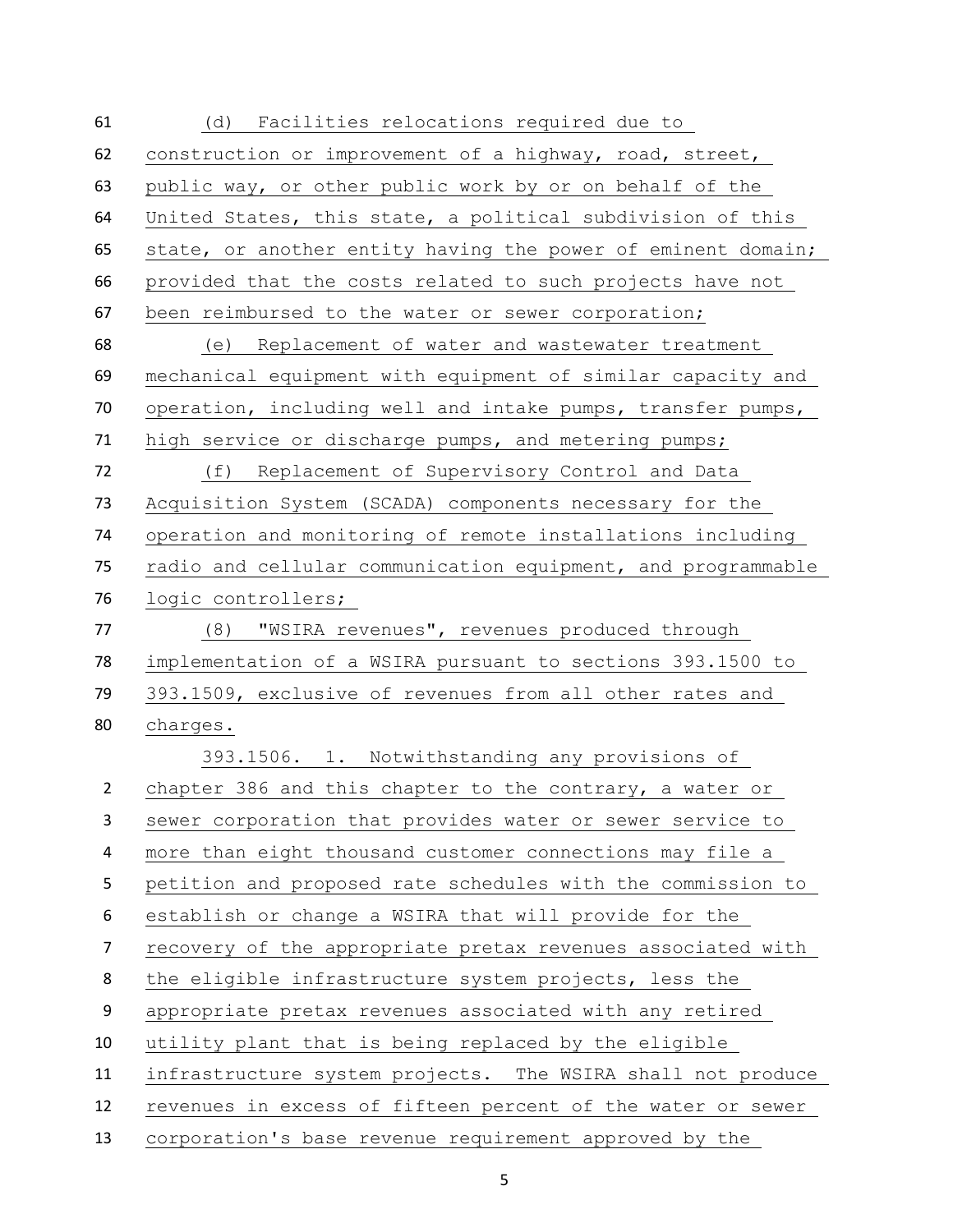commission in the water or sewer corporation's most recent general rate proceeding; provided, however, that neither WSIRA revenues attributable to replacement of customer-owned lead service lines, nor any reconciliation amounts described in subdivision (2) of subsection 5 of section 393.1509, shall count toward the program cap. The WSIRA and any future changes thereto shall be calculated and implemented in accordance with the provisions of sections 393.1503 to 393.1509. WSIRA revenues shall be subject to refund based upon a finding and order of the commission, to the extent provided in subsections 5 and 8 of section 393.1509. 2. The commission shall not approve a WSIRA for a water or sewer corporation that has not had a general rate proceeding decided or dismissed by issuance of a commission order within the past three years of the filing of a petition pursuant to this section, unless the water or sewer corporation has filed for or is the subject of a new general rate proceeding. 3. In no event shall a water or sewer corporation collect a WSIRA for a period exceeding three years unless the water or sewer corporation has filed for or is the subject of a pending general rate proceeding; provided that the WSIRA may be collected until the effective date of new rate schedules established as a result of the new general rate proceeding, or until the subject general rate proceeding is otherwise decided or dismissed by issuance of a commission order without new rates being established. 4. Except as provided in this subsection, in no event shall a water or sewer corporation collect a WSIRA if also collecting revenues from a commission approved infrastructure system replacement surcharge as provided in sections 393.1000 to 393.1006. In the event a water or sewer corporation is collecting infrastructure system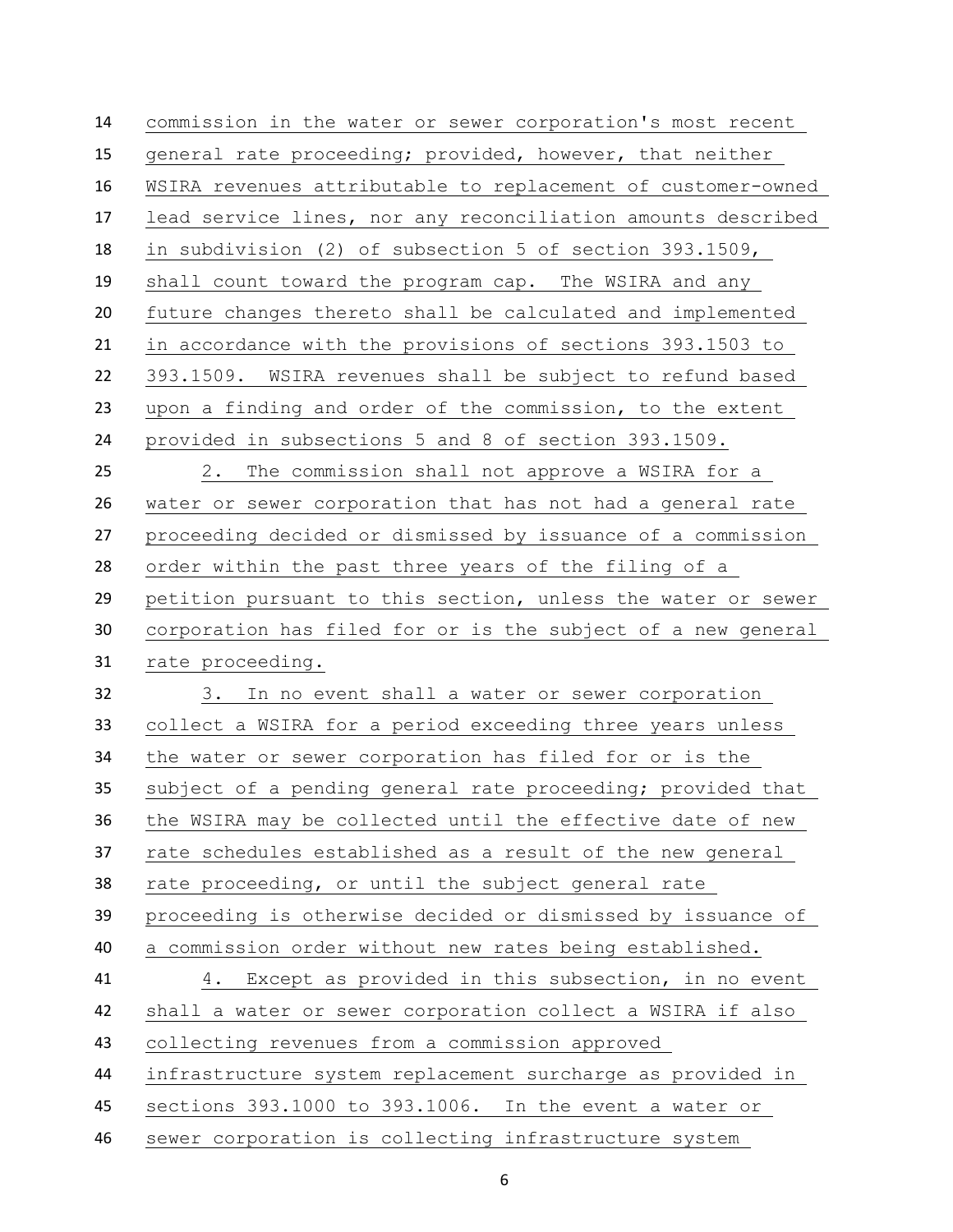| 47               | replacement surcharge revenues under sections 393.1000 to    |
|------------------|--------------------------------------------------------------|
| 48               | 393.1006, that was approved prior to August 28, 2021, when   |
| 49               | the initial WSIRA is filed, the approved infrastructure      |
| 50               | system replacement surcharge revenues shall be included in   |
| 51               | the new WSIRA filing.                                        |
|                  | 393.1509. 1. (1) At the time that a water or sewer           |
| $\overline{2}$   | corporation files a petition with the commission seeking to  |
| 3                | establish or change a WSIRA, it shall submit proposed WSIRA  |
| 4                | rate schedules and supporting documentation regarding the    |
| 5                | calculation of the proposed WSIRA with the petition and      |
| 6                | shall serve the office of the public counsel with a copy of  |
| $\overline{7}$   | its petition, its proposed WSIRA rate schedules, and its     |
| $\bf 8$          | supporting documentation.                                    |
| $\boldsymbol{9}$ | (2) Upon the filing of a petition and any associated         |
| 10               | WSIRA rate schedules, seeking to establish or change a       |
| 11               | WSIRA, the commission shall publish notice of the filing.    |
| 12               | (3) Three months prior to a water or sewer corporation       |
| 13               | filing a petition to establish a WSIRA, it shall also file   |
| 14               | with the commission a five-year capital expenditure plan     |
| 15               | unless such a plan has already been submitted during the     |
| 16               | current calendar year. Thereafter, the water or sewer        |
| 17               | commission shall annually file with the commission a five-   |
| 18               | year capital expenditure plan by January thirty-first of     |
| 19               | each year the corporation is collecting revenues through a   |
| 20               | WSIRA.                                                       |
| 21               | When a petition, along with any associated<br>2.<br>(1)      |
| 22               | proposed rate schedules, is filed pursuant to the provisions |
| 23               | of sections 393.1503 to 393.1509, the commission shall       |
| 24               | conduct an examination of the proposed WSIRA.                |
| 25               | (2)<br>The staff of the commission may examine               |
| 26               | information of the water or sewer corporation to confirm     |
| 27               | that the underlying costs are in accordance with the         |
| 28               | provisions of sections 393.1503 to 393.1509, and to confirm  |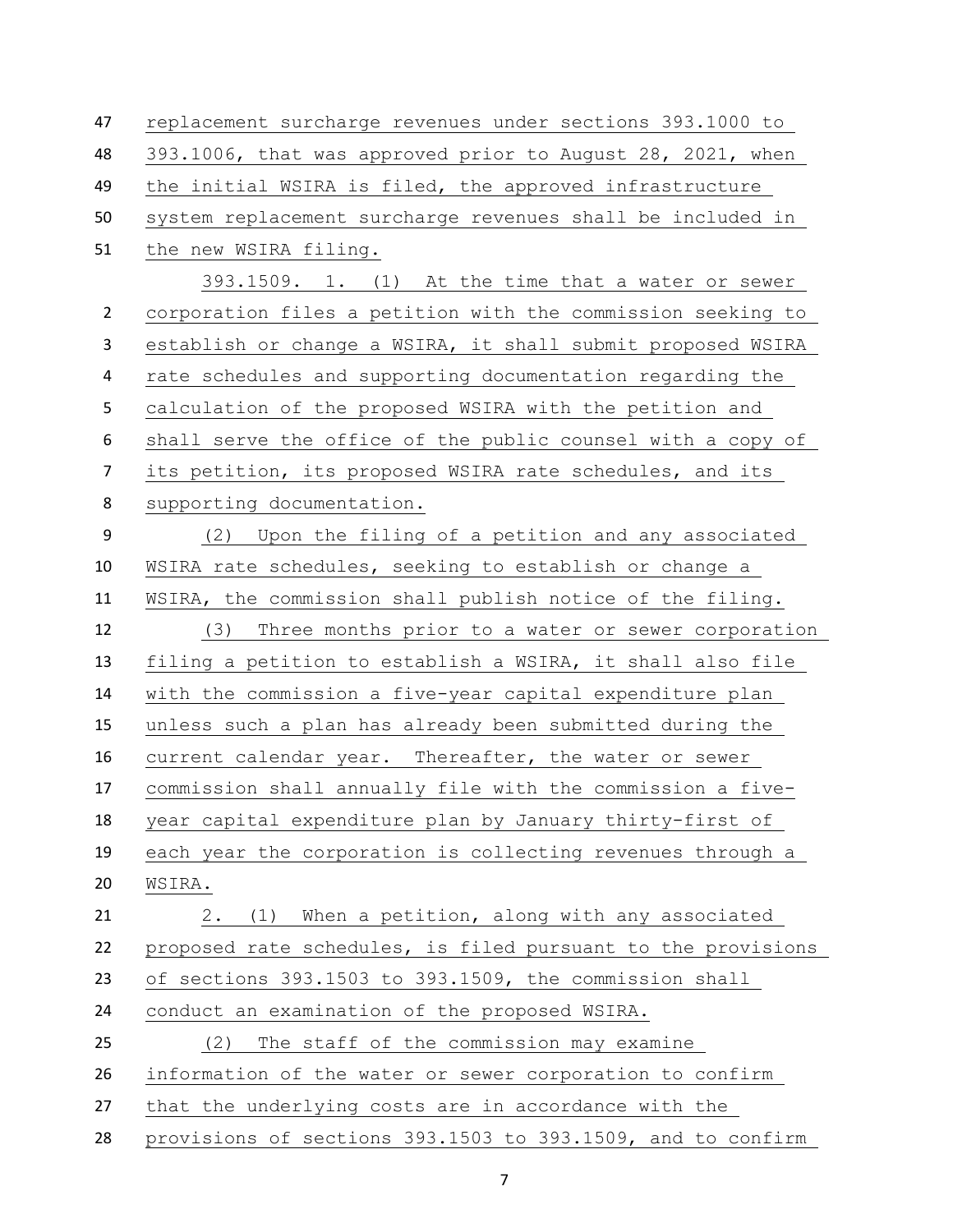proper calculation of the proposed WSIRA, and may submit a report regarding its examination to the commission not later than ninety days after the petition is filed. No other revenue requirement or ratemaking issues shall be examined in consideration of the petition or associated proposed WSIRA rate schedules filed pursuant to the provisions of sections 393.1503 to 393.1509. (3) The commission may hold a hearing on the petition and any associated WSIRA rate schedule and shall issue an order to become effective not later than one hundred eighty days after the petition is filed. (4) If the commission finds that a petition complies with the requirements of sections 393.1503 to 393.1509, the commission shall enter an order authorizing the water or sewer corporation to implement a WSIRA that is sufficient to recover appropriate pretax revenues, as determined by the commission pursuant to the provisions of sections 393.1503 to 393.1509. 3. A water or sewer corporation may effectuate a change in its WSIRA pursuant to this section no more often than two times in every twelve-month period. 4. In determining the appropriate pretax revenues, the commission shall consider only the following factors: (1) The current state, federal, and local income or excise tax rates, including any income tax deductions and net operating loss carryforwards associated with the eligible infrastructure system projects; (2) The water or sewer corporation's actual regulatory capital structure as determined during the most recent general rate proceeding of the water or sewer corporation; (3) The actual cost rates for the water or sewer corporation's debt and preferred stock as determined during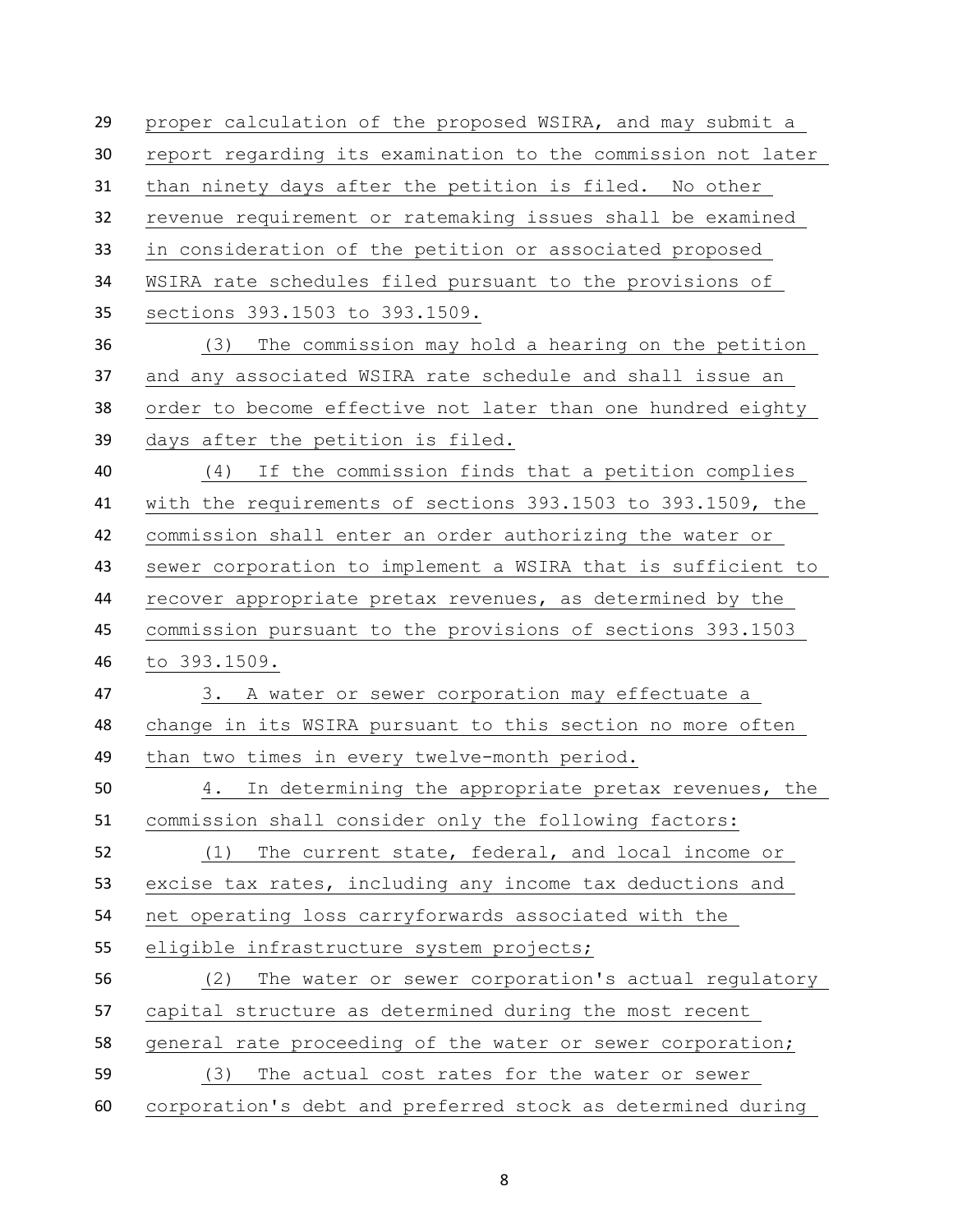| 61 | the most recent general rate proceeding of the water or             |
|----|---------------------------------------------------------------------|
| 62 | sewer corporation;                                                  |
| 63 | (4)<br>The water or sewer corporation's cost of common              |
| 64 | equity as determined during the most recent general rate            |
| 65 | proceeding of the water or sewer corporation;                       |
| 66 | (5)<br>The current property tax rate or rates applicable            |
| 67 | to the eligible infrastructure system projects;                     |
| 68 | (6)<br>The current depreciation rates applicable to the             |
| 69 | eligible infrastructure system projects;                            |
| 70 | In the event information described in subdivisions<br>(7)           |
| 71 | $(2)$ , $(3)$ , and $(4)$ of this subsection is unavailable and the |
| 72 | commission is not provided with such information on an              |
| 73 | agreed-upon basis, the commission shall utilize the overall         |
| 74 | pretax weighted average cost of capital last authorized for         |
| 75 | the water or sewer corporation in a general rate proceeding         |
| 76 | regarding a WSIRA or an infrastructure system replacement           |
| 77 | surcharge under sections 393.1000 to 393.1006.                      |
| 78 | A WSIRA shall be calculated based upon the<br>(1)<br>5.             |
| 79 | amount of infrastructure system project costs that are              |
| 80 | eligible for recovery during the period in which the WSIRA          |
| 81 | will be in effect and upon the applicable tariff rate group         |
| 82 | billing determinants utilized in designing the water or             |
| 83 | sewer corporation's customer rates in its most recent               |
| 84 | general rate proceeding and allocated in a manner consistent        |
| 85 | with the rate design methodology utilized to develop the            |
| 86 | water or sewer corporation's base rates resulting from its          |
| 87 | most recent general rate proceeding.                                |
| 88 | At the end of each twelve-month calendar period<br>(2)              |
| 89 | that a WSIRA is in effect, the water or sewer corporation           |
| 90 | shall reconcile the differences between the revenues                |
| 91 | resulting from a WSIRA and the appropriate pretax revenues          |
| 92 | as found by the commission for that period and shall submit         |
| 93 | the reconciliation and a proposed WSIRA to the commission           |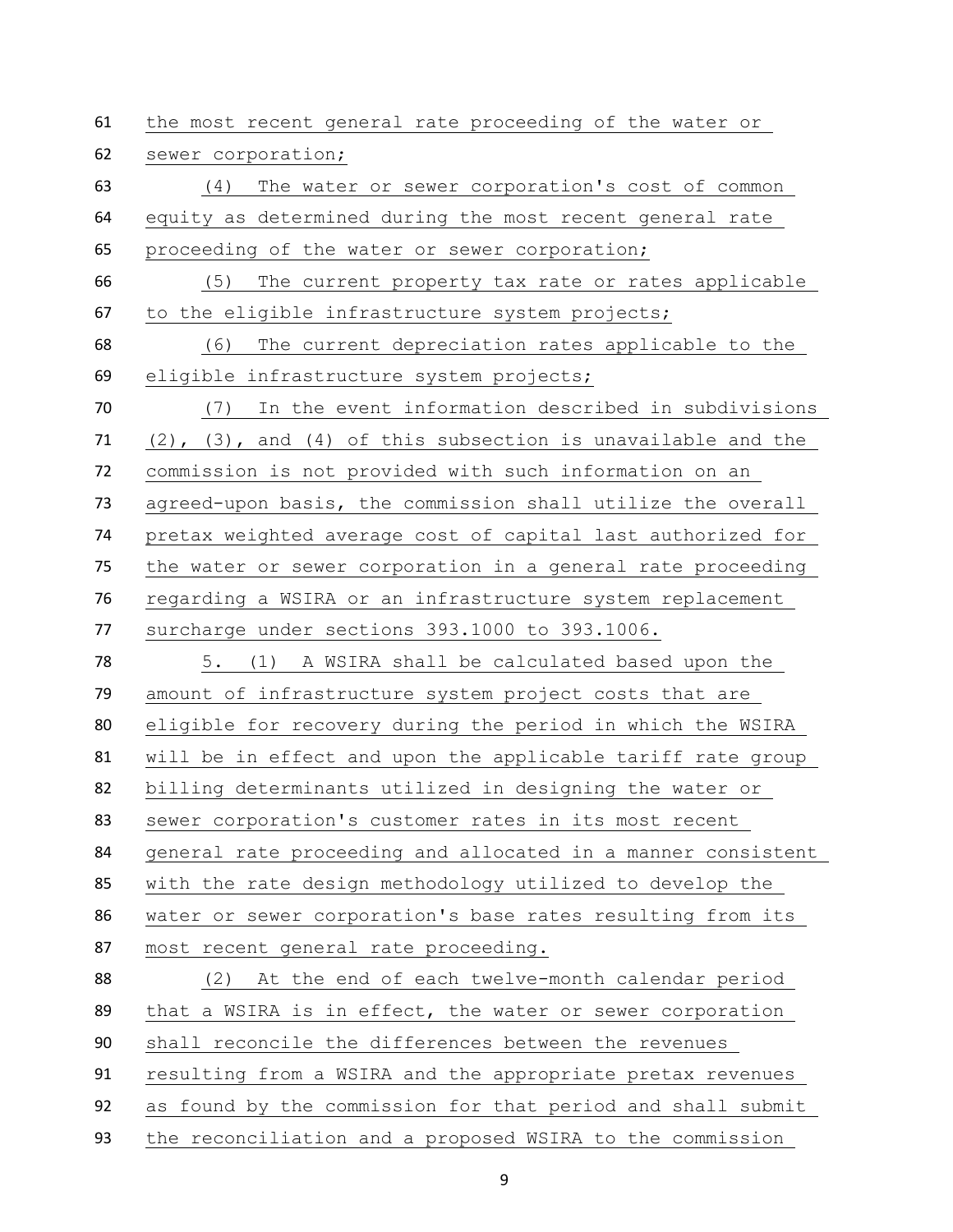for approval to recover or credit the difference, as appropriate, through a WSIRA. 6. (1) A water or sewer corporation that has implemented a WSIRA pursuant to the provisions of sections 393.1503 to 393.1509 shall file revised WSIRA schedules to reset the WSIRA to zero when new base rates and charges become effective for the water or sewer corporation following a commission order establishing customer rates in a general rate proceeding that incorporates in the utility's base rates, subject to subsections 8 and 9 of this section, eligible costs previously reflected in a WSIRA. (2) Upon the inclusion in a water or sewer corporation's base rates, subject to subsections 8 and 9 of this section, of eligible costs previously reflected in a WSIRA, the water or sewer corporation shall immediately thereafter reconcile any previously unreconciled WSIRA revenues as necessary to ensure that revenues resulting from the WSIRA match as closely as possible the appropriate pretax revenues as found by the commission for that period. 7. A water or sewer corporation's filing of a petition to establish or change a WSIRA pursuant to the provisions of sections 393.1503 to 393.1509 shall not be considered a request for a general increase in the water or sewer corporation's base rates and charges. 118 8. Commission approval of a petition, and any associated rate schedules, to establish or change a WSIRA pursuant to the provisions of sections 393.1503 to 393.1509 shall in no way be binding upon the commission in determining the ratemaking treatment to be applied to eligible infrastructure system projects during a subsequent general rate proceeding when the commission may undertake to review the prudence of such costs. In the event the commission disallows, during a subsequent general rate